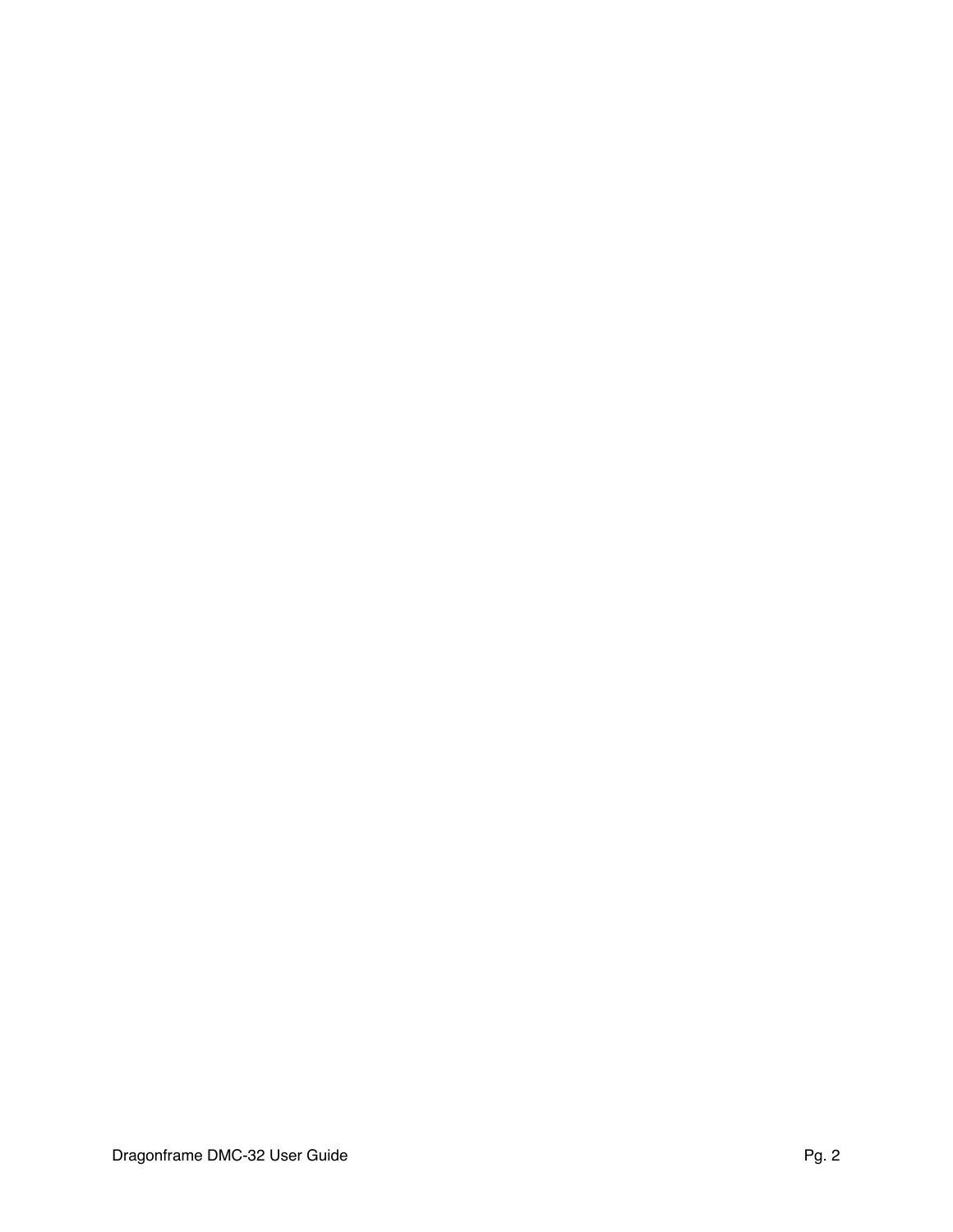# **Introduction**

The DMC-32 is an advanced motion control coordinator for use with Dragonframe software. It provides 32 channels of fully synchronized step and direction signals at speeds up to 200kHz, a camera trigger, DMX512 lighting control, limit switch inputs, and a set of triggers for interfacing with an external device.

# **Safety Notice**

Always use caution and common sense when operating motion control devices.

- Stand clear of your rig as much as possible.
- Begin with slower speed settings, and slowly work towards target speeds.
- Stand within reach of the E-STOP button on the case, or attach an external emergency stop switch that you can keep near you.

# **Technical Specifications**

| <b>Input Voltage</b>                          | 115 VAC to 230 VAC.                                                                                                                                       |       |
|-----------------------------------------------|-----------------------------------------------------------------------------------------------------------------------------------------------------------|-------|
| Maximum stepping pulse rate                   | 200,000 steps/second (200kHz).                                                                                                                            |       |
| Camera trigger                                | One with separate metering and shutter options.                                                                                                           | Pg. 5 |
| <b>Timecode Input</b>                         | Receive LTC over the BNC connector, for perfectly<br>synched repeat live passes.                                                                          |       |
| <b>DMX512</b>                                 | One output to control up to 512 lights.                                                                                                                   | Pg. 7 |
| <b>Outputs for step and direction</b>         | 16 differential step/direction RJ45 jacks for<br>channels 1-16.                                                                                           |       |
| <b>Legacy motion control</b><br>compatibility | 16 single-ended step/direction pairs over DB37, for<br>channels 17-32.                                                                                    | Pg. 9 |
| I/O triggers                                  | For interfacing DMC-32/Dragonframe with another<br>external device.<br>Includes a relay, logic level out, a switch input, and<br>an emergency stop input. |       |
| <b>Limit switch inputs</b>                    | 16 on DB25 (8 sets of low and high limits for motors<br>$1-8$ ).                                                                                          |       |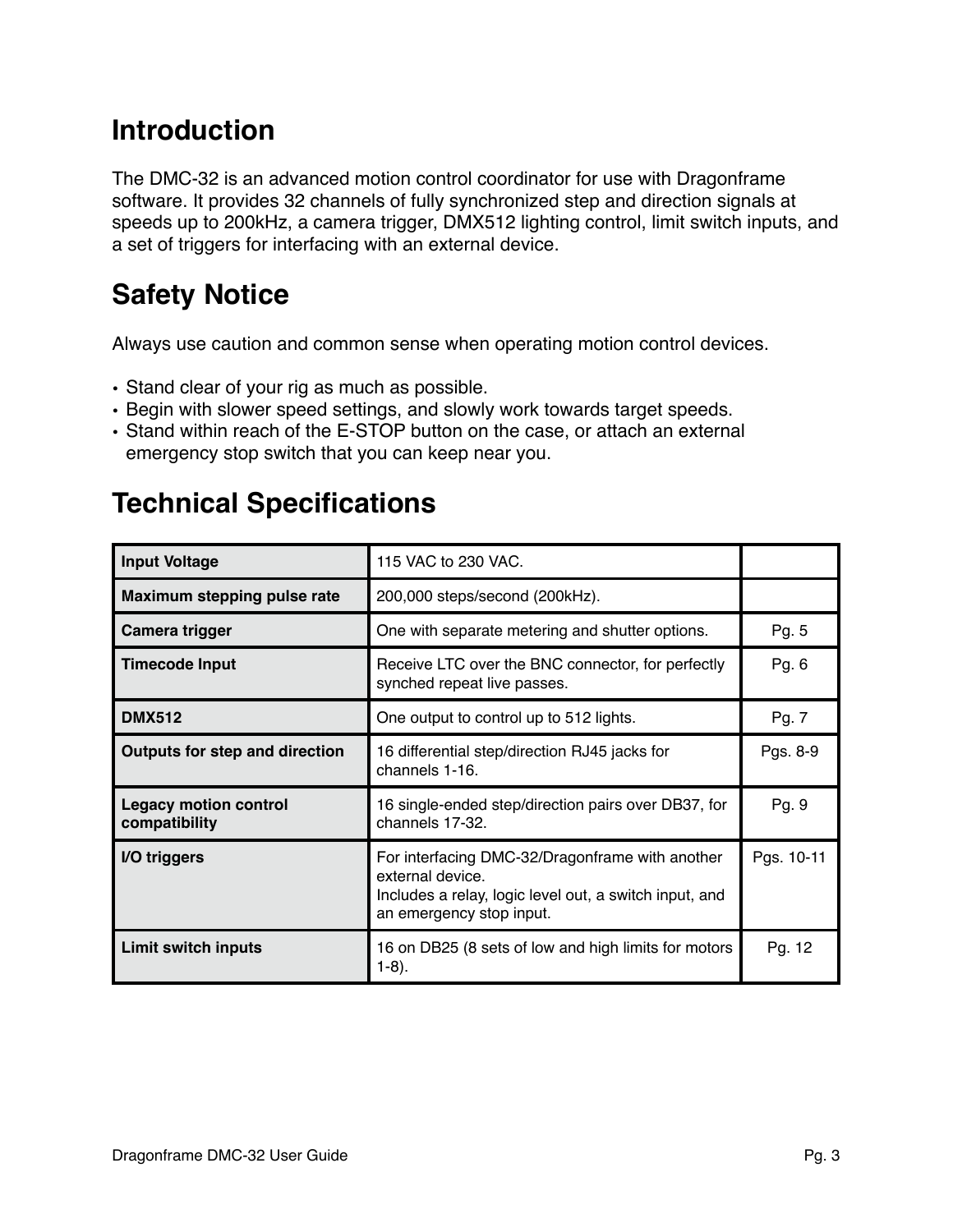### **Installing Software Drivers**

macOS 10.9+ does not need software drivers for the DMC+. Windows 10 does not need software drivers for the DMC+. Older versions of Windows need the FTDI drivers.

### **Connecting to Dragonframe**

Connect the provided USB cable between the DMC-32 and a computer running Dragonframe. Power on the DMC-32. In Dragonframe, go to the Scene : Connections settings and press "Add Connection" to create a connection. Choose "DMC-32" as the device type, and find the DMC-32 in the Location drop-down list.

On a Mac OS X system, you should see a device with "DMC32" in the name. On Windows, all ports show as "COM##". However, if you go to the Windows Device Manager you can find the DMC32 and see its port number.

Refer to the Dragonframe User Guide and online tutorials for how to program moves and lighting sequences.

## **Updating Firmware**

We may occasionally notify you of new firmware updates for the DMC-32. To update the firmware:

- 1. Download the firmware file from our site. It should end with ".flash" or ".flash.txt".
- 2. Turn off the DMC-32.
- 3. Start Dragonframe.
- 4. On Windows and Linux, you will have to open a scene or create a new one to get access to the **Help** menu.
- 5. While holding down the E-STOP button on the front of the DMC-32, power it on. The screen will show a message that it is waiting for a firmware update.
- 6. Choose **Help : Update DMC** Firmware.
- 7. For the Firmware, press the **Choose** button and find the firmware file you downloaded.
- 8. For the Device, choose the DMC-32 device that you have connected.
- 9. Press the **Start Upgrade** button.
- 10.You will see a progress bar, and the firmware upgrade should complete in under 30 seconds. If it fails, or takes longer than that, you can retry the procedure.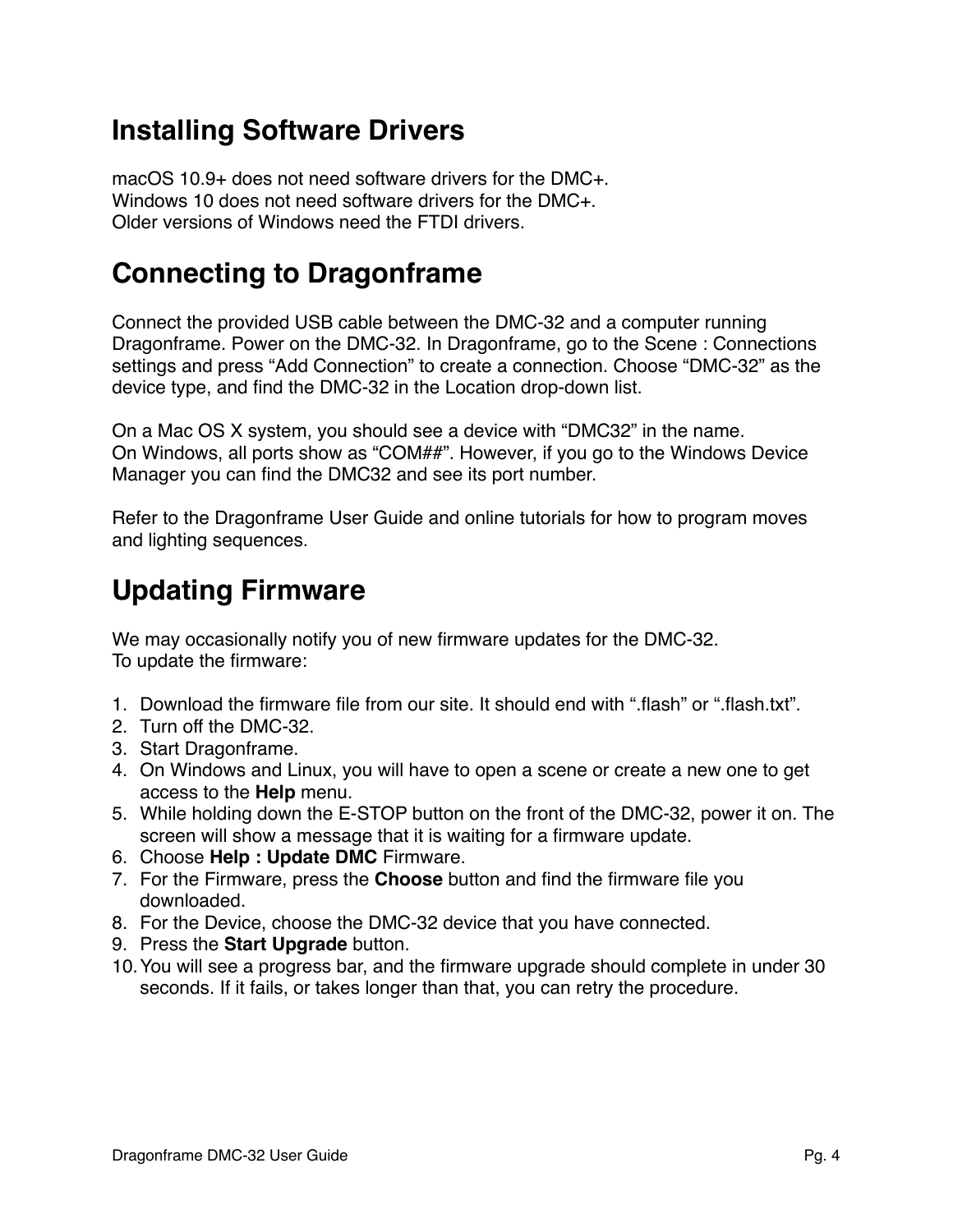## **CAMERA Connector**

The camera connector can be used to trigger a DSLR camera for go-motion shooting. This is a 3-pin stereo miniplug (TRS) receptacle.



To create your own connector cable, typically you would buy a wired remote shutter release for your camera and dismantle it. Most shutter releases have three wires: a common wire, a metering wire (connected to common when the button is pressed halfway) and a shutter release (connected to common when the button is pressed fully).

### **USB vs Hardware Shutter Release**

Dragonframe can achieve fairly accurate shutter release timing over USB. However, USB can be prone to random timing delays, especially if your cable run is long.

If you need perfectly repeatable go-motion shots you will probably need to use the hardware shutter release through the camera connector.

### **Configuring Dragonframe to Use a Hardware Shutter Release**

Normally Dragonframe controls the camera shutter release over USB. To allow the DMC-32 to control the shutter electrically, you need to configure Dragonframe:

- 1. Open **Preferences : Capture** and check the **Allow external shutter contro**l checkbox. This will make a new camera setting called **SHUTTER**.
- 2. In the **Camera Settings** area of the **Cinematography** workspace, set the **SHUTTER** to **EXTERNAL** or **EXTERNAL BULB**.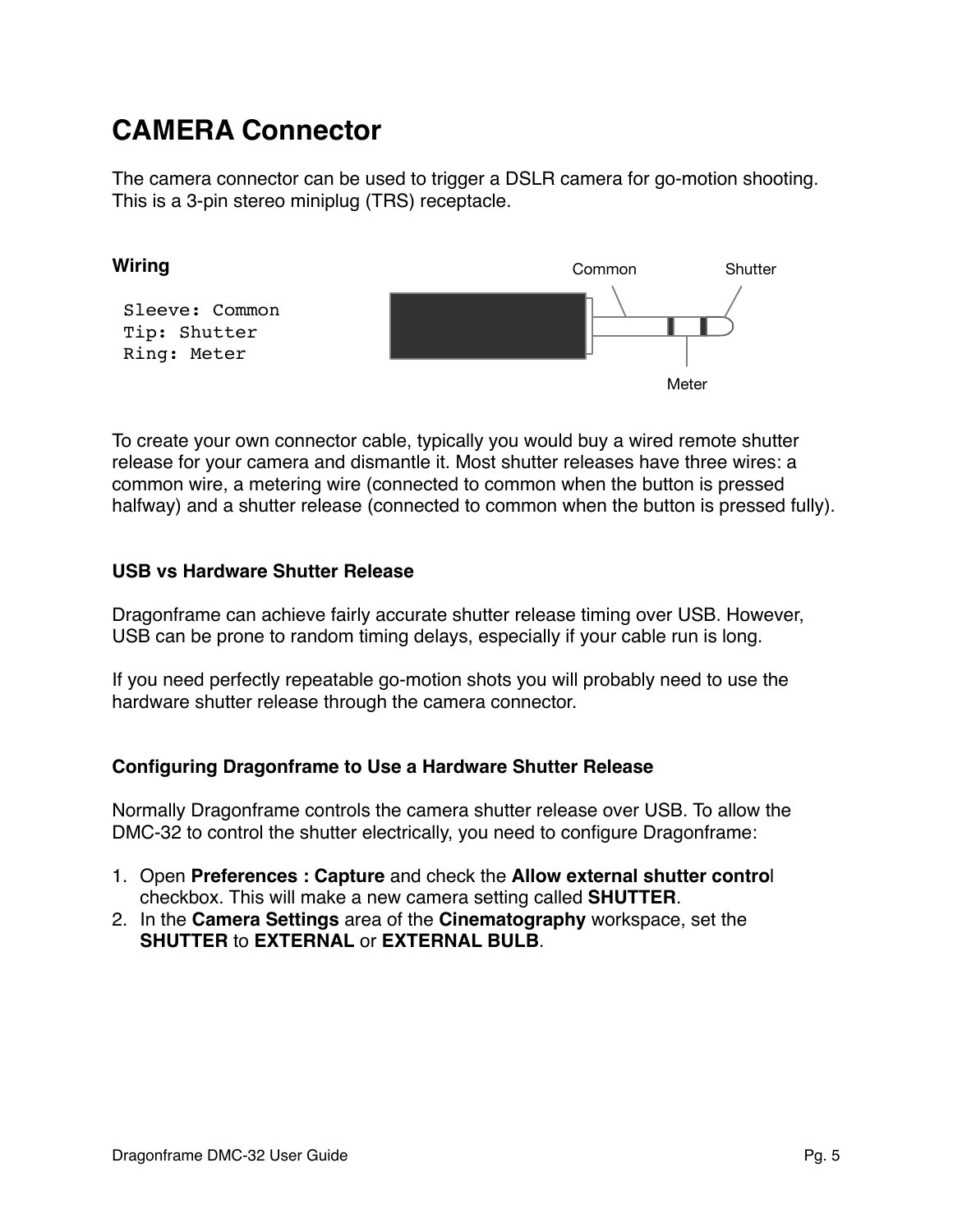# **LTC Connector**

The DMC-32 has a BNC connector for receiving LTC (linear timecode).

This can be used to sync repeated live action passes.

The timecode signal must be provided, and stay present, in order for the DMC-32 to sync to it.

### **ARRI Cameras**

You should be able to take the LTC output of an ARRI camera and feed it into the DMC-32.

Since ARRI cameras tie sensor timing to timecode generation, this should achieve synchronization.

### **RED Cameras**

In order to sync with RED cameras, you must use a timecode generator that provides both timecode and genlock output.

Configure the RED to receive genlock. Note that RED requires a specific cable to receive genlock signals. Also, the RED cable has a female end, so you will need a BNC female to female adapter.

We achieved synchronization using the Atomos Ultrasync One:

- 1. Configure the Ultrasync to send genlock over the SYNC cable to the RED camera.
- 2. Connect the Ultrasync LTC output to the LTC input on the DMC-32.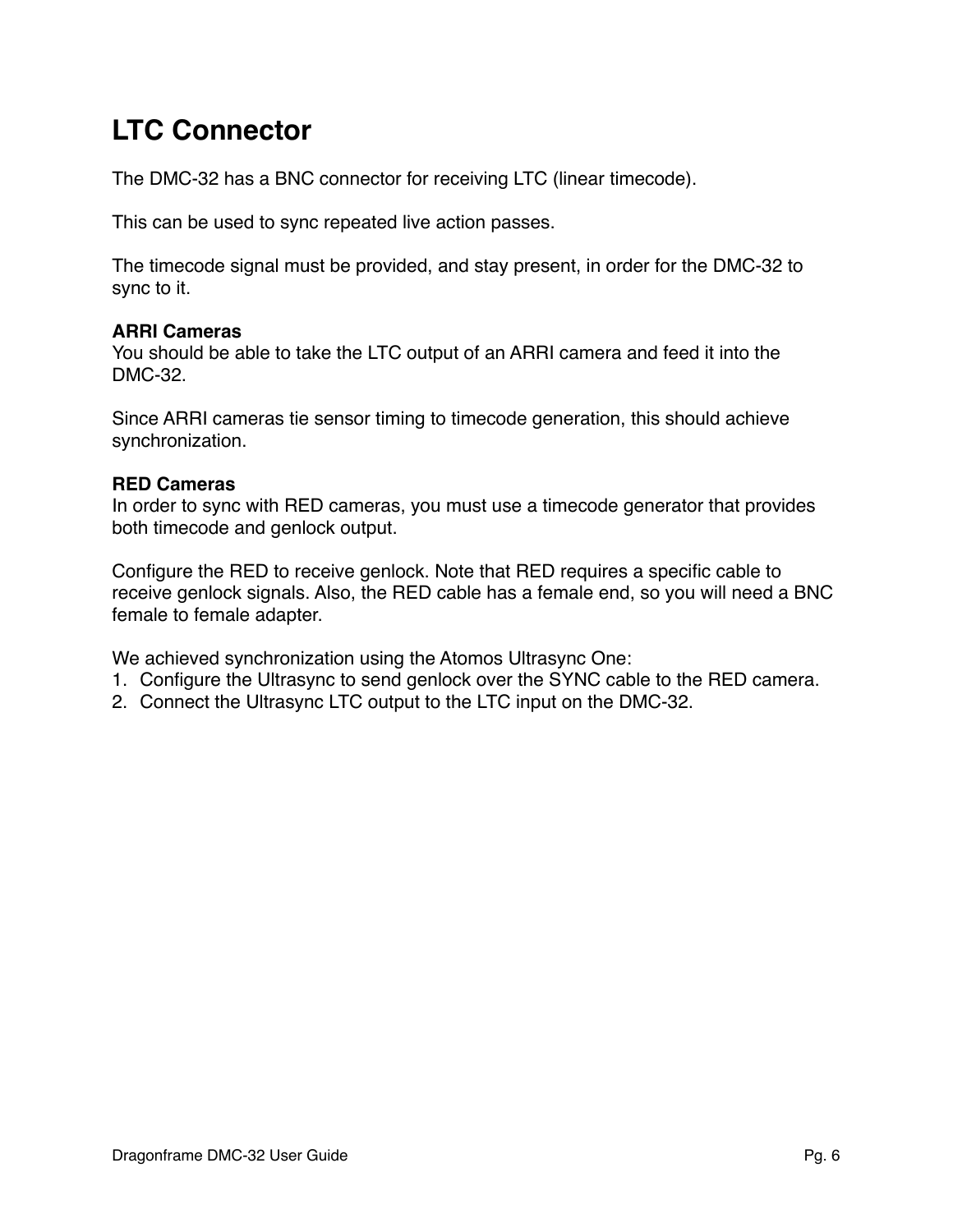### **DMX Connector**

The DMX connector provides DMX512 signal over a 3-pin XLR cable. DMX512 (or DMX) is a standard protocol for controlling lighting. When paired with one or more DMX dimmer/switch packs, you can control up to 512 different light channels.

Note: Although 5-pin XLR is the official standard for DMX512, many consumer DMX512 products use a 3-pin variant.

#### **Wiring**

- 1. GND
- 2. DMX-
- 3. DMX+



You may be tempted to use a standard microphone cable for DMX connections. However, we strongly recommend you use a cable designed specifically for DMX.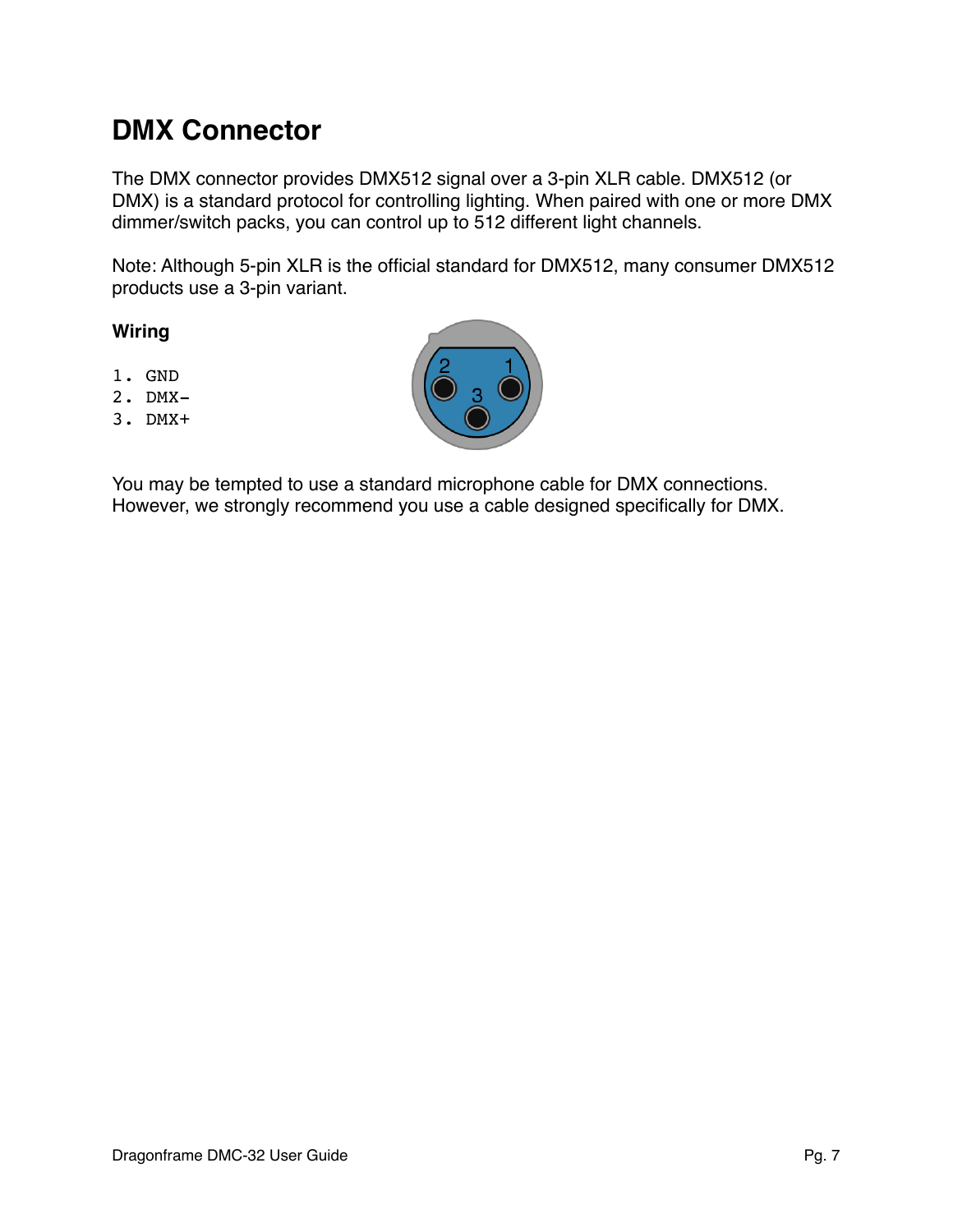# **RJ45 (Ethernet) Connector**

There are sixteen RJ45 jacks on the rear of the DMC-32. Each jack provides differential step and direction signals for one axis. The jacks are numbered 01 to 16 and correspond to motor/axis numbers.

Note: These outputs are compatible with the Arc Motion Control Octodrive.

### **Wiring**

- 1. step +
- 2. step -
- 3. dir +
- 4. +5V
- 5. GND
- 6. dir -
- 7. +5V
- 8. GND

#### **Differential Signals**

The two pairs of signals, step+ / step- and dir+ / dir-, form differential pairs. Differential signals are relative only to each other and not to a common ground, which makes them less susceptible to noise. Some stepper motor drivers expect a differential signal.

If you want to use the differential signals with a motor driver that is not expecting differential signals, you can decode them on the receiving end using a "differential line receiver". An example differential line receiver is Texas Instruments AM26C32CN. You can find this part at Digi-Key.

### **Single Ended Wiring**

If you want to use the RJ45 jacks for step and direction, but do not have a differential receiver, you can just use the step+ and dir+ signals, along with the GND provided on pins 5 or 8. This non-differential wiring option is more susceptible to noise, especially over long cable runs.

### **Tip: Use an RJ45 Breakout Board**

We do not suggest cutting open an ethernet cable in order to wire your motors. Instead, buy an "RJ45 breakout board". You can find these at Amazon, Mouser, and many other places. This way, you can keep your cables intact, and easily wire to the proper pins.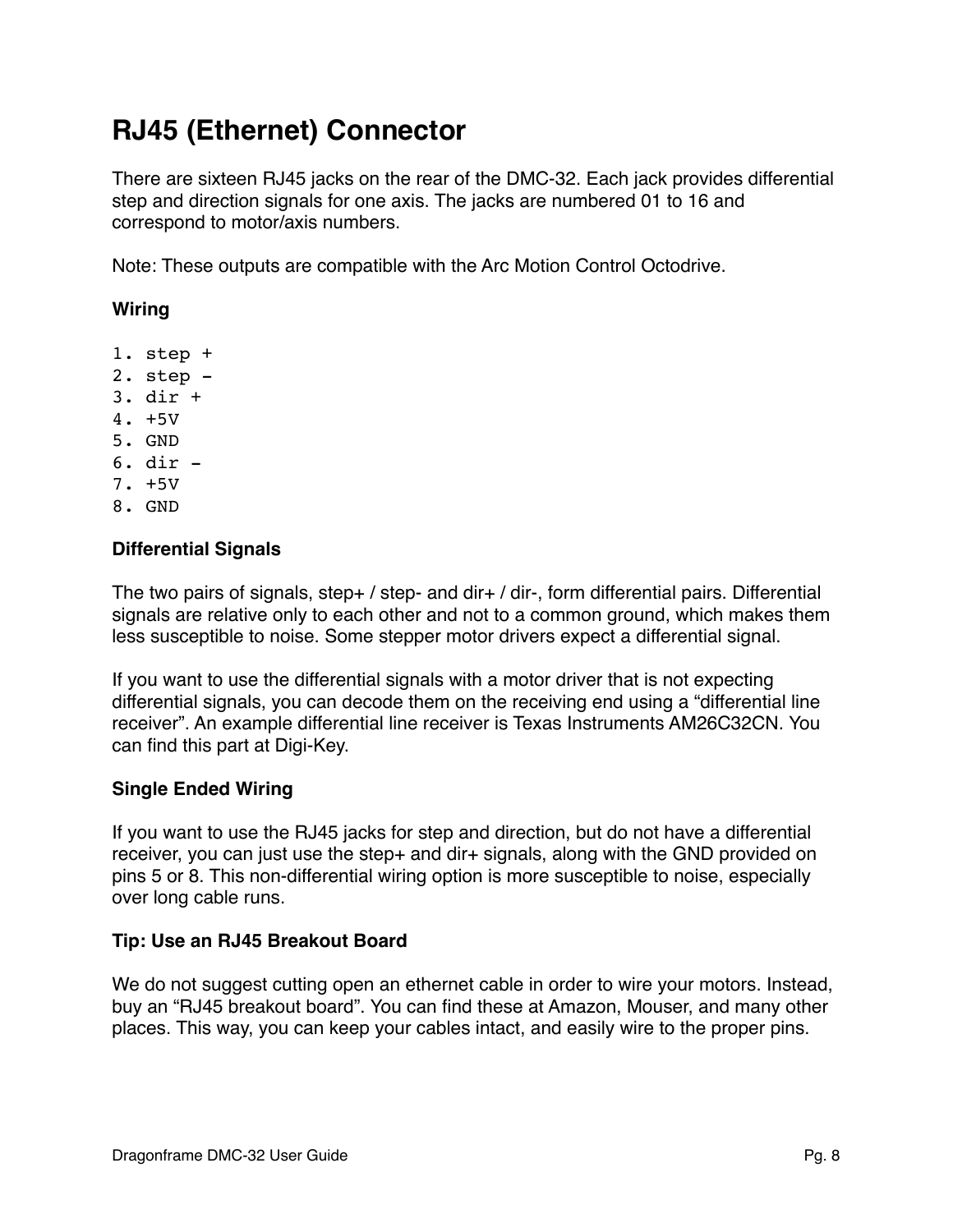### **STEP/DIR Connector**

The STEP/DIR connector provides 16 channels of step and direction signals over a DB37 cable. These are single-ended (non-differential) signals.

### **Wiring**

| 1. GND      | $20. +5V$  |  |
|-------------|------------|--|
| 2. step 17  | 21. dir 17 |  |
| 3. step 18  | 22. dir 18 |  |
| 4. step 19  | 23. dir 19 |  |
| 5. step 20  | 24. dir 20 |  |
| 6. step 21  | 25. dir 21 |  |
| 7. step 22  | 26. dir 22 |  |
| 8. step 23  | 27. dir 23 |  |
| 9. step 24  | 28. dir 24 |  |
| 10. step 25 | 29. dir 25 |  |
| 11. step 26 | 30. dir 26 |  |
| 12. step 27 | 31. dir 27 |  |
| 13. step 28 | 32. dir 28 |  |
| 14. step 29 | 33. dir 29 |  |
| 15. step 30 | 34. dir 30 |  |
| 16. step 31 | 35. dir 31 |  |
| 17. step 32 | 36. dir 32 |  |
| 18. GND     | $37. +5V$  |  |
| 19. GND     |            |  |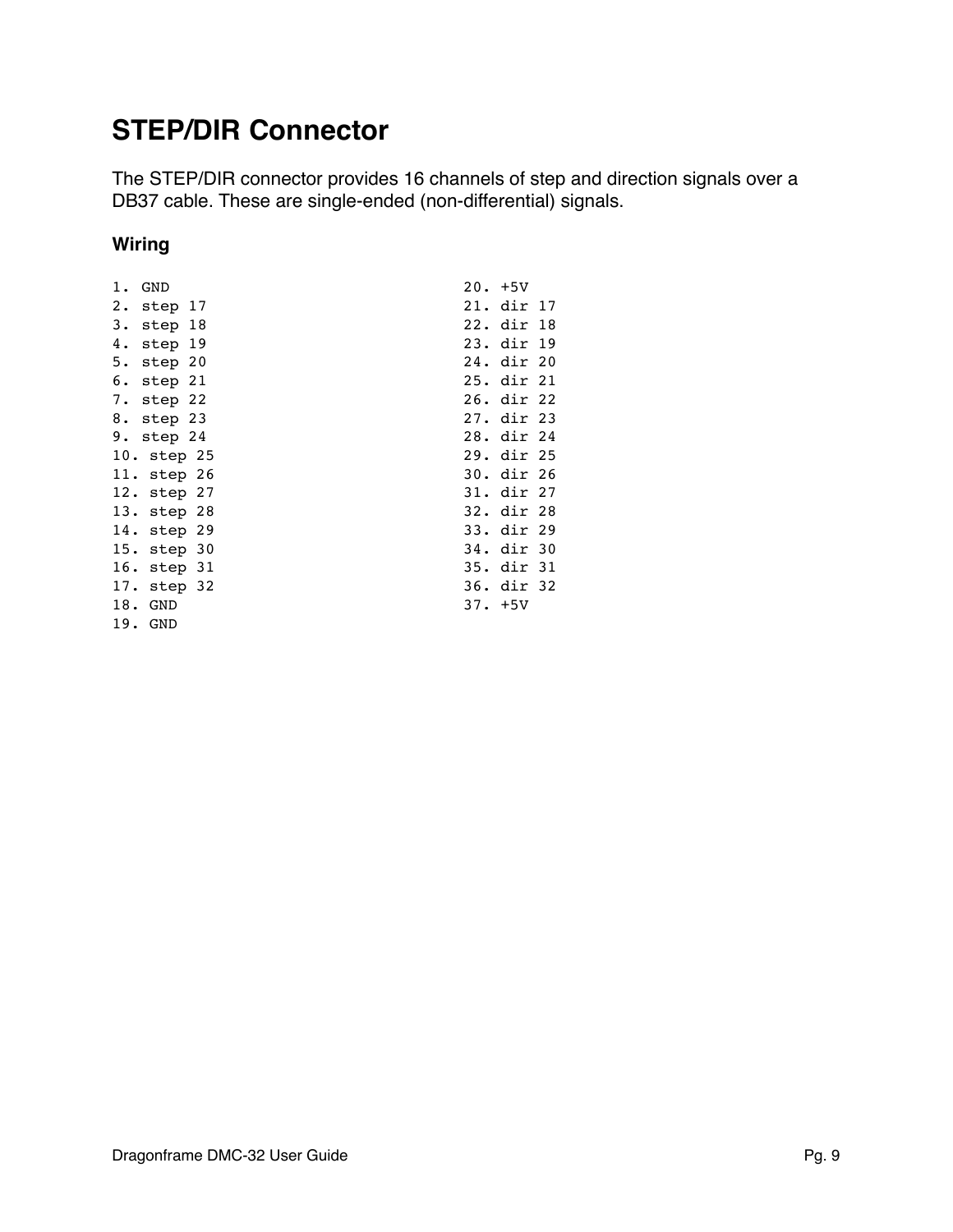# **TRIGGERS Connector**

The TRIGGERS connector provides a variety of inputs and outputs for connecting Dragonframe to external devices. The triggers are configured through Dragonframe's Scene:Triggers settings.



### **LOG 1 & LOG 2 (Logic Level)**

Logic level (+5V) outputs. Both are normally low (GND) and go high (+5V) when active.



### **SW (Switch)**

The switch input can be used to trigger Dragonframe. You should attach a normally open switch between SW and GND (either one).

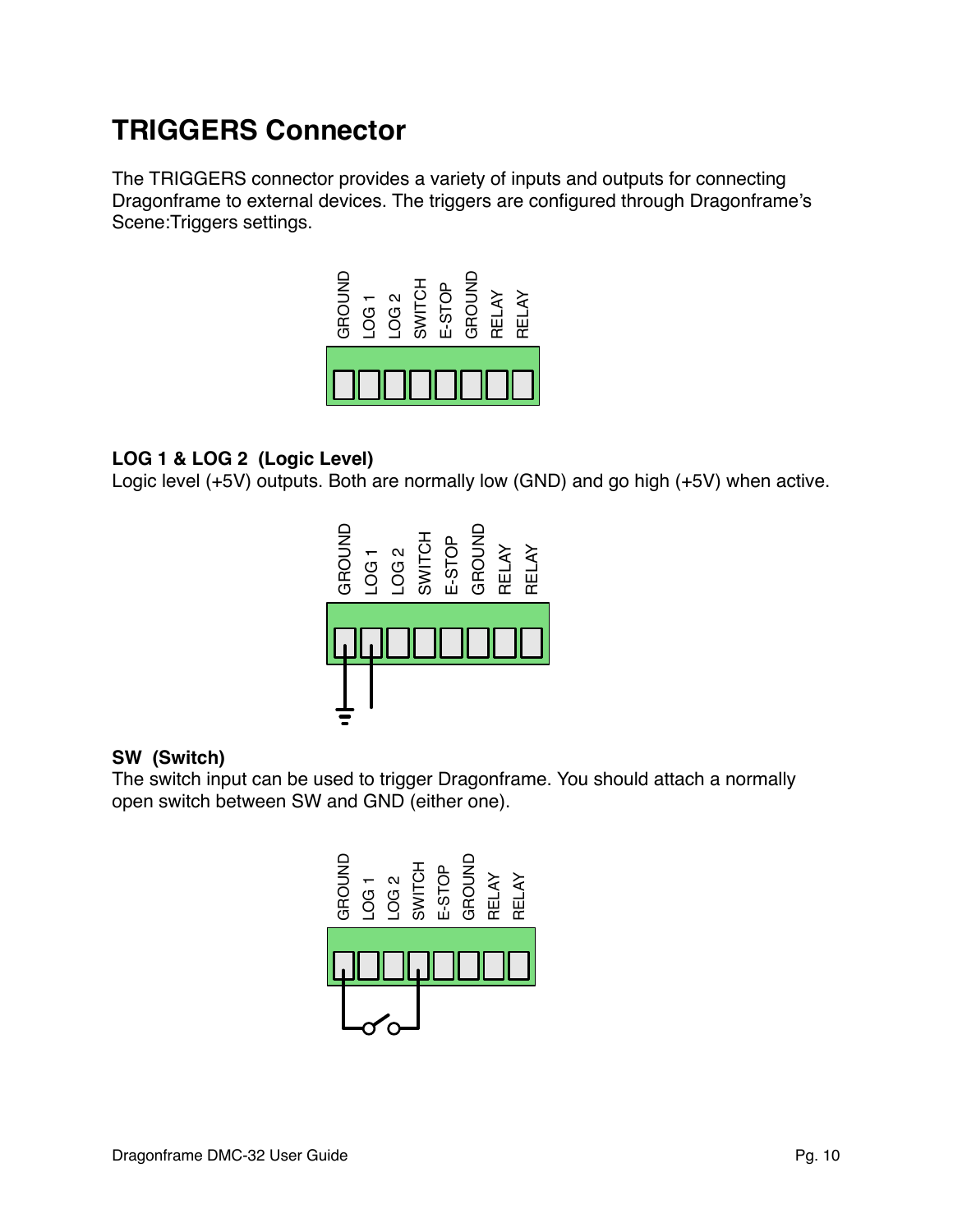### **E-STOP (Emergency Stop)**

The E-STOP input can provide a secondary emergency stop button. You should attach a NORMALLY CLOSED switch between E-STOP and GND. If you do not have your own e-stop switch to attach, you must use a wire to connect E-STOP and GND. If you do not, the DMC will think the e-stop is activated and will not move any motors.



### **RLY (Relay)**

The two RLY outputs provide a relay connection for triggering an external system. A relay closes the circuit between your two connected wires when it is activated.

Contact Ratings: Power, Switching: 10W max Voltage, Switching: 200 Vdc max Current, Switching: 0.5 A max

Note: You can find the full specs by looking up the product, "Littelfuse Inc. HE721A0500".



### **Trigger Connector**

If you need a replacement trigger connector, look for Phoenix Contact part #1781043 at Mouser, Digi-Key, or any other electronic component site.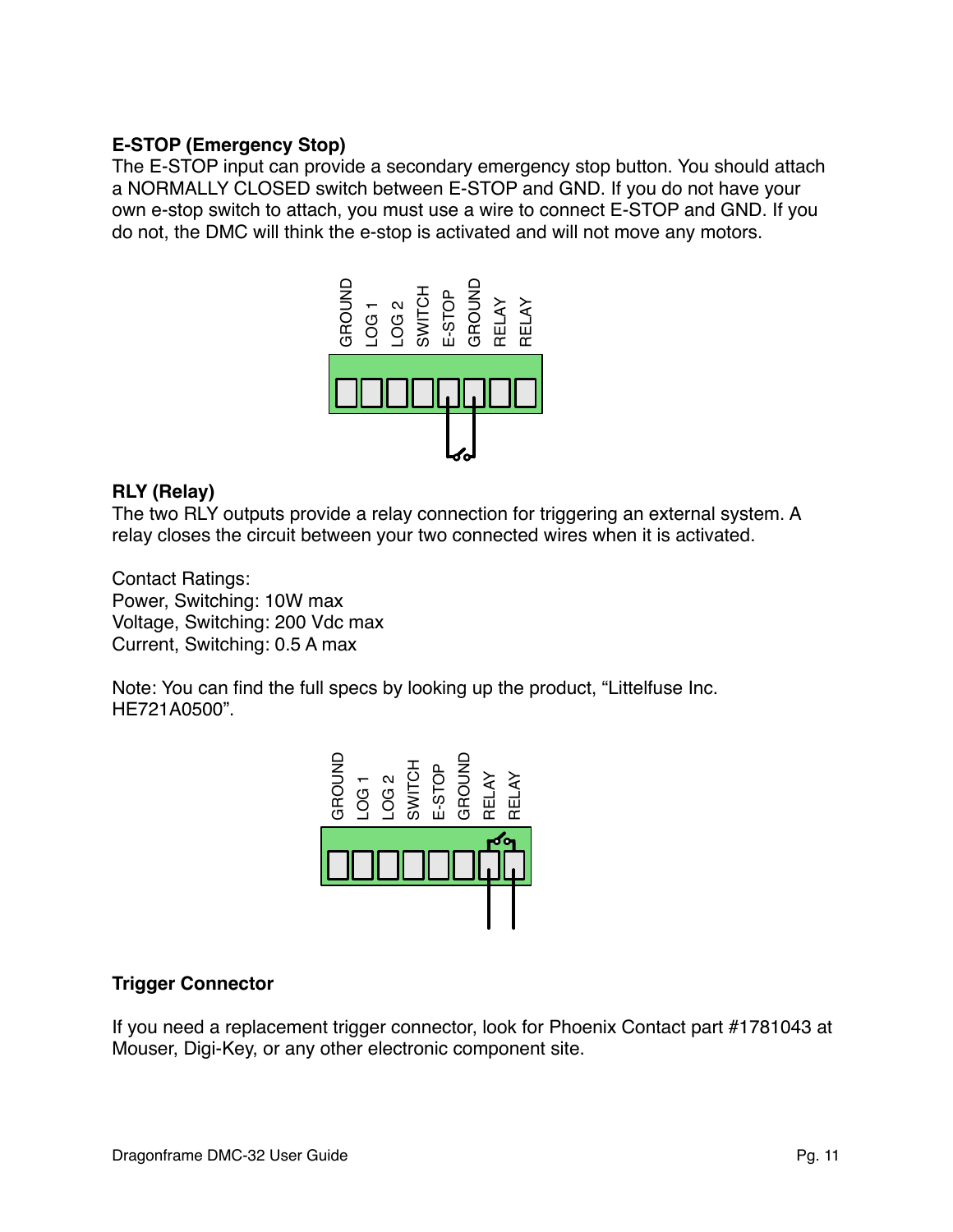# **LIMIT SWITCHES Connector**

The LIMIT SWITCHES connector provides high and low limit switch inputs for up to eight motor channels over a DB25 cable.

Each switch must be NORMALLY CLOSED.

You configure which limit switch set is used with an axis in the Arc axis configuration settings.

### **Wiring**

1. Limit 1 Low 2. Limit 1 High 3. Limit 1 Common 4. Limit 2 Low 5. Limit 2 High 6. Limit 2 Common 7. Limit 3 Low 8. Limit 3 High 9. Limit 3 Common 10. Limit 4 Low 11. Limit 4 High 12. Limit 4 Common 13. Limit 5 Low 14. Limit 5 High 15. Limit 5 Common 16. Limit 6 Low 17. Limit 6 High 18. Limit 6 Common 19. Limit 7 Low 20. Limit 7 High 21. Limit 7 Common 22. Limit 8 Low 23. Limit 8 High 24. Limit 8 Common 25. Unused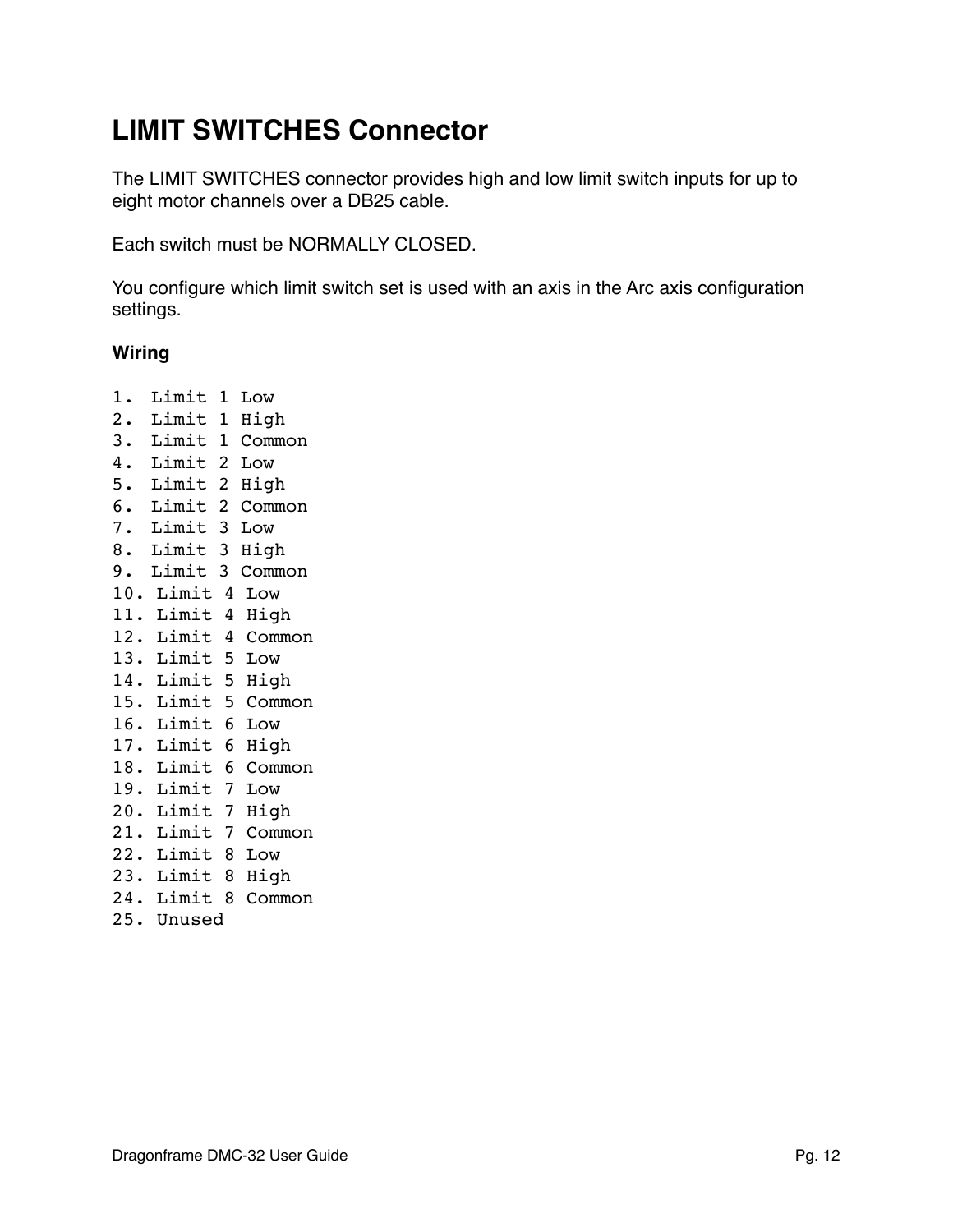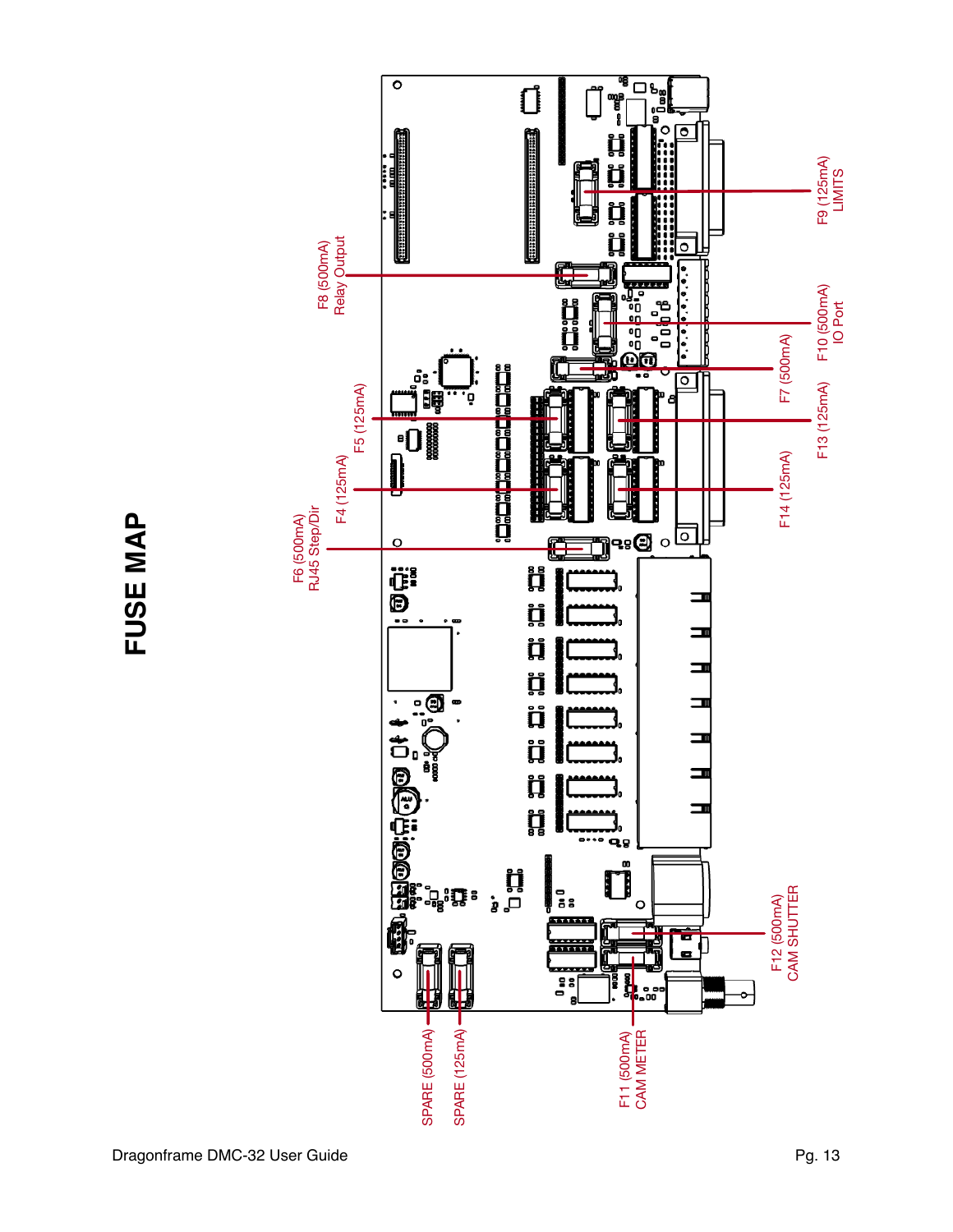## **Replaceable Parts**

Make sure to unplug the AC cord before opening the case and replacing parts. All of these parts can be found on Mouser or Digi-Key. The next page shows a layout of these parts.

### **Fuses**

The design uses 5x20mm glass cartridge fuses in two different values: 125mA: Littelfuse 0235.125MXP 500mA: Littelfuse 0617.500MXP

There are two spare fuses, located on the upper-left side of the main PCB.

### **Trigger Connector**

If you lose the green trigger connector (or somehow destroy it) you can order a new one.

Part: Phoenix Contact #1781043

#### **Relay Switch**

The trigger relay, the camera shutter, and camera meter all use the same relay switch.

Part: Littelfuse Inc. HE721A0500

### **RJ45 Step/Direction Output Drivers**

If the step and direction signals on one or more channels stops working, the problem could be a blown differential line driver.

Part: TI AM26C31CN

### **DB37 Step/Direction Output Driver**

If the step or direction signals from the DB37 stop working, you may need to replace the buffered driver. There are four driver chips, each one carrying eight signals.

Part: TI CD74ACT541E

### **Limit Switch Driver**

If half of the limit switches stop working, you may need to replace the socketed chips for them.

Part: TI SN74LVC245AN